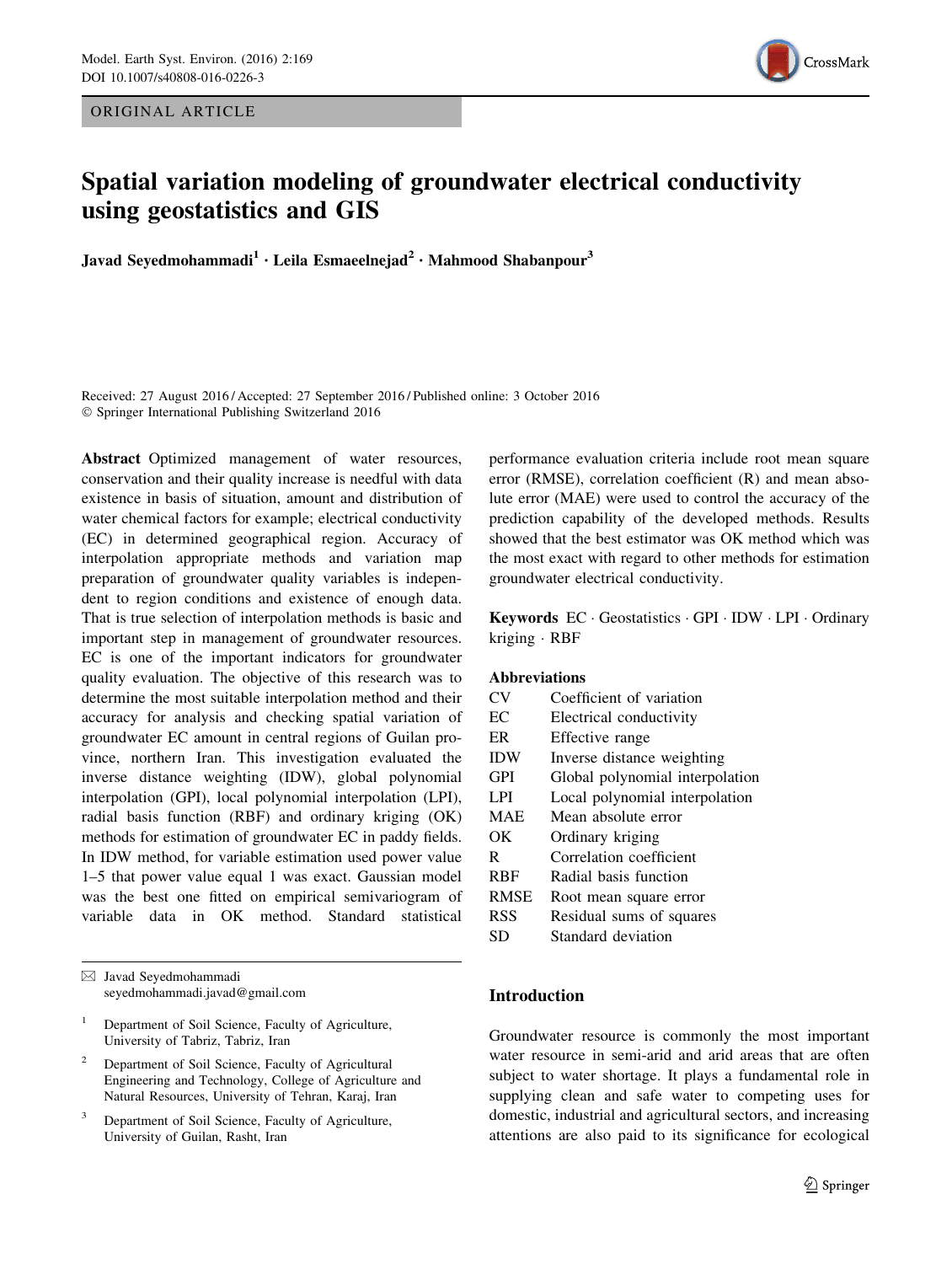integrity. However, groundwater aquifer systems always feature complexity, high nonlinearity, being multi-scale and random as a result of the frequent interactions between surface water and groundwater as well as acute human disturbance (Nourani et al. [2015](#page-8-0); Han et al. [2016](#page-8-0)). Thus, effective modeling techniques would be required for providing efficient ground water management strategies.

Sustainable groundwater quality is important for drinking, irrigation and domestic purposes. Groundwater resources are importance water resources for agricultural uses and potation in Iran and many other countries that have climate similarly to Iran climate. Beside pollution low danger of these resources with regard to other resources is caused in regions that surface water resources is enough, in spite of groundwater resources are used for agricultural uses. Waters pollution topic is explanation in developed and development per condition countries. For example in many cities of Iran, because potation water derived from groundwater resources therefore should be noticed that these resources not polluted with nitrate ion and other toxic elements. These toxic agents can be produced from fertilizers, pesticides and sewage. Therefore during recent years, increasing pollution and losing of water resources have changed exploitation policy of water and soil resources.

Prior to the design of groundwater quality monitoring networks, it is essential to investigate the spatial structure of the groundwater quality variables to be monitored such as electrical conductivity. Generally, the objective of monitoring, introduces these variables. For example, greater monitoring effort is required for groundwater to be used for domestic (municipal) purposes than for agricultural use. The aim of characterizing the spatial structure of the variables is not only to assess their monitoring, which is needed to assess the cost of monitoring, but also to give a clear picture about their spatial variability or structure. The spatial structure of the groundwater quality variables can produce, for example, contour maps of the variable means. These maps can be used for predicting and signifying pollution areas. Accordingly, protection measures, management and planning decisions can be made to minimize the deterioration in the polluted areas (Zehtabian et al. [2013;](#page-9-0) Shrestha et al. [2016\)](#page-9-0).

Geostatistical methods were developed to create mathematical models of spatial correlation structures with a variogram as the quantitative measure of spatial correlation. The variogram is commonly used in geostatistics and the interpolation technique, known as kriging, provides the best, unbiased, linear estimate of a regionalized variable in a no sampled location, where best is defined in a leastsquares sense. The emphasis is set on local accuracy, i.e. closeness of the estimate to the actual, but unknown, value without any regard for the global statistical properties of the estimates. The kriging estimation variances are independent of the value being estimated and are related only to the spatial arrangement of the sample data and to the model variogram. One development of geostatistics, that has become more popular in the last decade, is the stochastic simulation which represents an alternative modeling technique, particularly suited to applications where global statistics are more important than local accuracy (Webster and Oliver [2008\)](#page-9-0). Application of geostatistics techniques in hydrological sciences is a useful approach to avoid some errors and increase of calculation accuracy as well. In classic statistic samples taken from a population are lack of spatial properties. Therefore the calculated values of a parameter in a homogeny sample do not include any information of the same parameter in another sample with a defined distance. Geostatistics consider the value as well as location of the sample. Then it is possible to analyze value and location of the samples together. To achieve this purpose it is necessary to relate spatial properties (distance, direction) of different samples using mathematical formula called spatial structure (Babakhani et al. [2016](#page-8-0)).

Natural resources and environmental concerns, including groundwater, have benefited greatly from the use of Geographic Information System. One can use GIS to integrate spatial data with other information. GIS is used for analyzing and presenting the spatial information, which facilitates the environmental protection, and resource planning. GIS also help in finding the close relationship between water quality and various natural or anthropogenic activities (Dhanasekarapandian et al. [2016](#page-8-0)). ArcGIS geostatistical analyst effectively bridges the gap between geostatistics and GIS analysis (Kumar et al. [2007](#page-8-0); Nas [2009](#page-8-0)). Geostatistical analysis has been useful to determine water variables in space and time. Many studies have successfully used interpolation techniques with and without the use of the ArcGIS Geostatistical tool (Nas [2009\)](#page-8-0).

Obviously geostatistical methods use various variables and then produce different results. In many causes a method which is selected to reach the prediction process but it is vital to find out the most appropriate interpolation technique for precipitation prediction. The accuracy of interpolation methods for spatially predicting soil and water properties has been analyzed in several studies. Safari [\(2002](#page-9-0)) used kriging method to estimate spatial prediction of Groundwater in Chamchamal plain in west of Iran. Results showed that suitable method of geostatistics to estimate one variable depends on variables type and regional factors which influence this and any selected method for given region cannot be generalized to others. Nazarizadeh et al. [\(2005](#page-8-0)), used geostatistics method to study spatial variability of Groundwater quality in Balarood plain. Their results showed spherical model is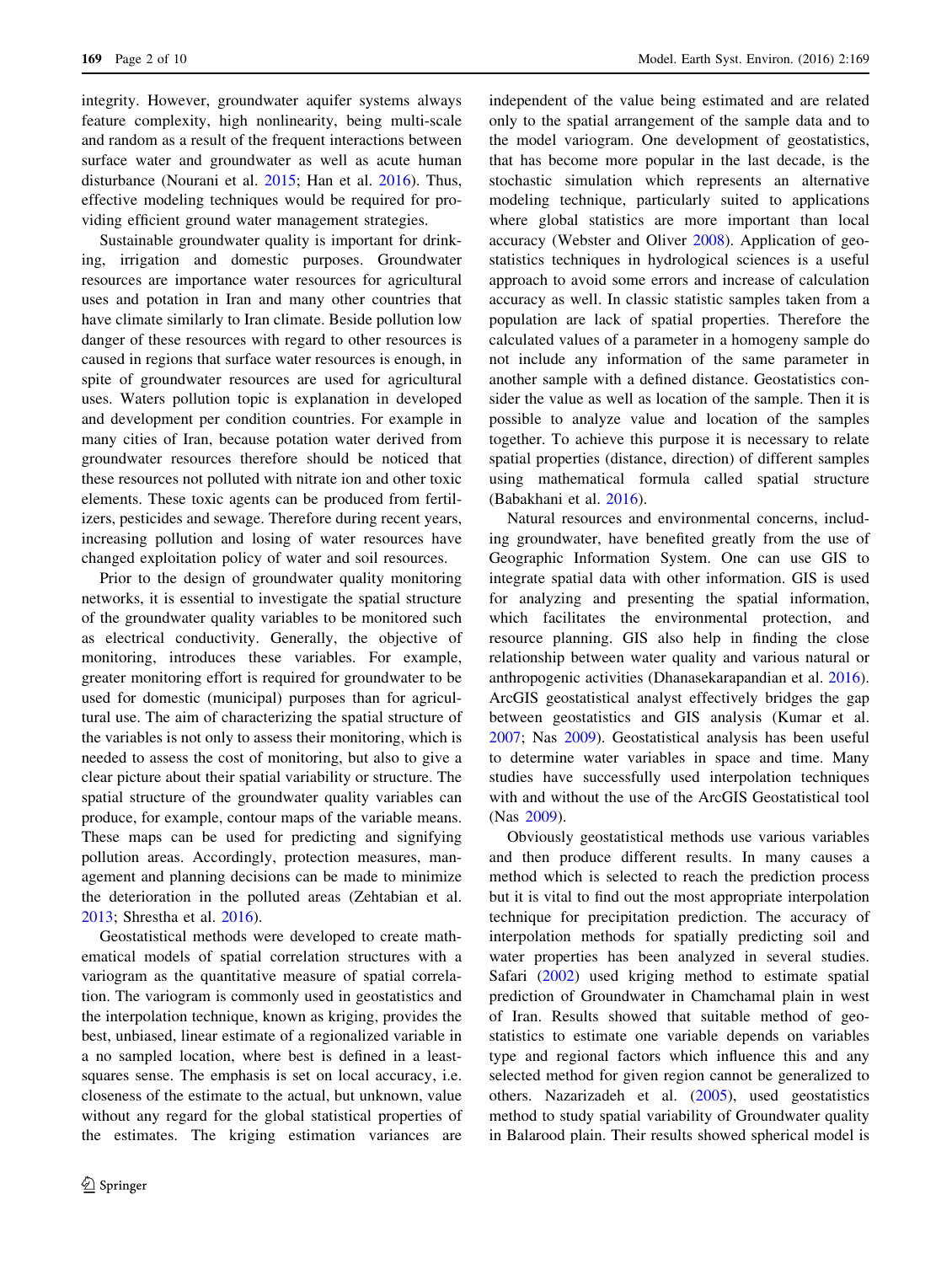the best model for fitting on experimental variogram of EC variable. Ahmed [\(2002](#page-8-0)) used kriging method to estimate total dissolution solid in Groundwater and demonstrated accuracy of this method to prediction of total dissolution solid.

Kriging techniques are employed to assess the spatial dependencies of the water quality variables such as total dissolution solid (Babakhani et al. [2016\)](#page-8-0), groundwater level (Ahmed [2002](#page-8-0)) and groundwater quality variables such as  $NO<sub>3</sub>$  and  $Cl<sup>-</sup>$  (Nas [2009](#page-8-0)). Sainato et al. ([2003\)](#page-9-0) introduced kriging method as most acceptable and strongest tool to interpolate data for preparation of contour maps of groundwater. Zehtabian et al. ([2013\)](#page-9-0) used two techniques including kriging and Weighted Moving Average (WMA) for presenting spatial variation of groundwater properties such as EC. Finally comparison of the results using statistical techniques showed that kriging technique performed better than WMA technique. Ordinary kriging method was used by Nas ([2009\)](#page-8-0) in konya of Turky, to produce the spatial pattern of groundwater quality over the study area. The result of kriging interpolation showed that higher electrical conductivity is clearly situated in the northeast of the study area. Mehrjardi et al. [\(2008](#page-8-0)) used IDW and kriging methods for predicting spatial distribution of some Groundwater characteristics such as: EC. Their results showed that for interpolation of Groundwater EC, kriging method is superior to IDW method. Baram et al. ([2014\)](#page-8-0) demonstrated that analyzing vadose zone and groundwater data by spatial statistical analysis methods can significantly contribute to the understanding of the relations between groundwater contaminating sources, and to assessing appropriate remediation steps. Bodrud-Doza et al. ([2016\)](#page-8-0) used ordinary kriging interpolation method for taking initial decision of spatial distribution of groundwaterquality parameters. Their results represent that the ordinary kriging technique is able to predict spatial variability more accurately for the study area with suitable semivariagram model. They reported that outcomes of the study will provide insights for decision makers taking proper measures for groundwater quality management in central Bangladesh.

Groundwater monitoring can provide fundamental information to sustainable water resource management. The goals of groundwater monitoring can be ambient resource condition, compliance, risk detection, and research monitoring, or a combination of these. Land and water management practices should be developed according to results of continuous monitoring of water table depth and groundwater qualities. In irrigated areas, monitoring wells commonly used to evaluate spatial and temporal changes in water table level and groundwater quality (Kurunc et al. [2016](#page-8-0)).

Groundwater quality variables mapping is an important tool for groundwater management and risk assessment. As nearly years, dominant water of agricultural fields in Guilan province was supplied by groundwater and in recent decades, exploitation of water and soil resources has been changed generally by excavation of many wells, deep and mid-deep. Therefore, sustainable management of water and soil resources requires being informed from changes of Groundwater quality. The present study carried out with objective to evaluate accuracy of different interpolation methods include OK, IDW, RBF, LPI and GPI for prediction of groundwater electrical conductivity parameter in central areas of Guilan province in northern Iran.

#### Materials and methods

## Study area

The study area is located between  $49^{\circ}$ ,  $31'$ - $49^{\circ}$ ,  $45'$ E longitude and  $37^\circ$ ,  $7'$ -37°,  $27'N$  latitude in northern Iran bordering to Caspian Sea in Guilan province. The climate of the region is humid with the mean annual precipitation of 1293.6 mm. The mean annual temperature of the region and humidity are  $15.8 \text{ °C}$  and  $75 \%$ , respectively. The annual evapotranspiration is 850 mm. The soil moisture and temperature regimes of the region by means of IRAN regimes maps are Udic or Aquic and Thermic, respectively. The major geological formations are composed of thick sedimentary and metamorphic rocks of Tertiary and Quaternary periods. The coastal plain lying between Alborz mountain ranges and Caspian Sea is composed of marine, river and aeolian deposits of varying thicknesses. The physiographical units of the region from south to north direction are upper plateaus, river alluvial plains, river bank, low lands and coastal lands, respectively. This studying area is 40000 ha. 341 samples were collected from groundwater randomly for determining electrical conductivity. Figure [1](#page-3-0) shows the study area and distribution of sampling points.

#### Interpolation methods

## Inverse distance weighting (IDW)

The IDW is one of the mostly applied and deterministic interpolation techniques in the field of soil science. IDW estimates were made based on nearby known locations. The weights assigned to the interpolating points are the inverse of its distance from the interpolation point. Consequently, the close points are made-up to have more weights (so, more impact) than distant points and vice versa. The known sample points are implicit to be self-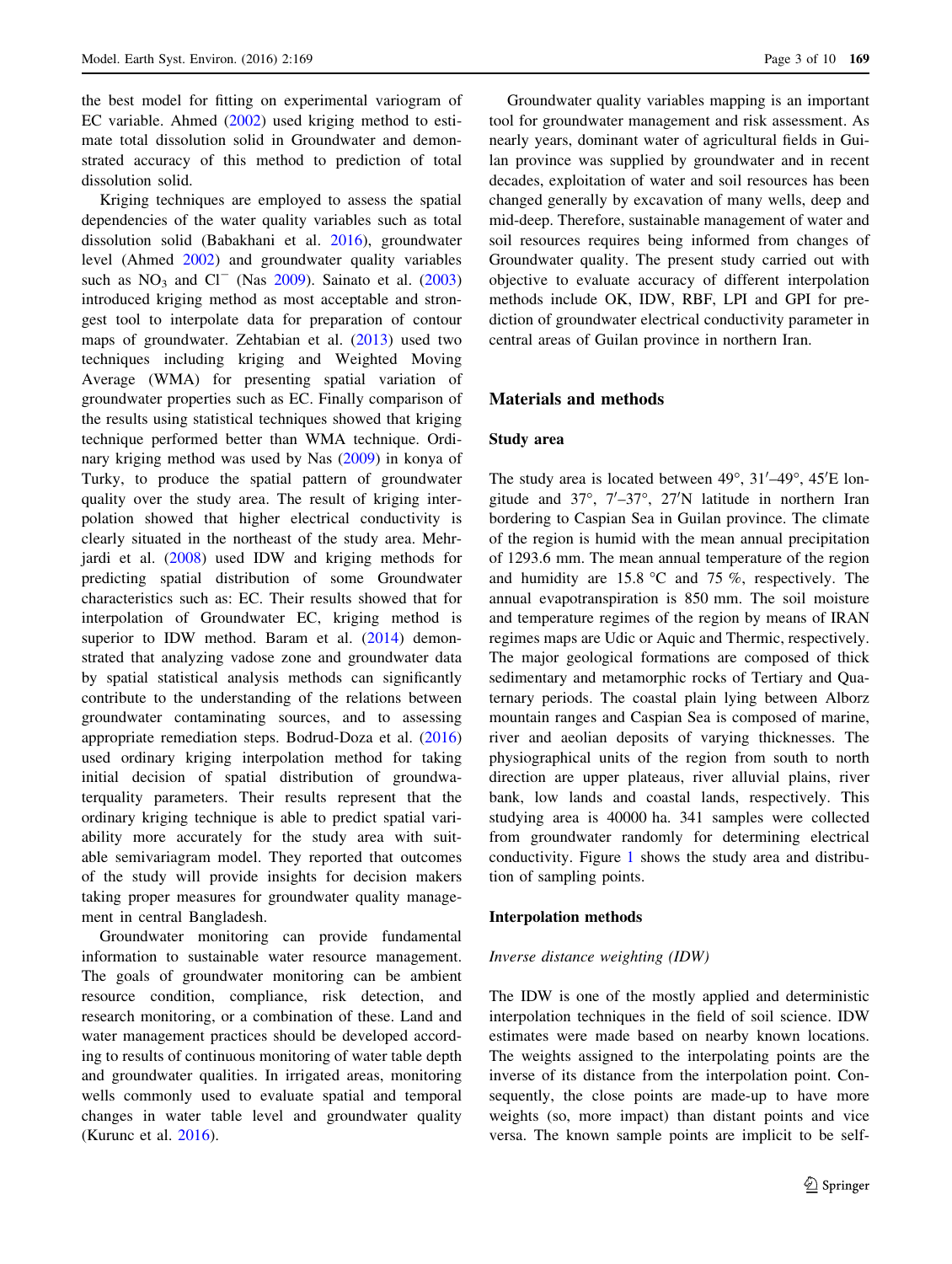<span id="page-3-0"></span>

Fig. 1 Spatial distribution of sampling site and geographic location of studying area

governing from each other (Robinson and Metternicht [2006;](#page-9-0) Bhunia et al. [2016](#page-8-0)).

$$
Z(x_0) = \frac{\sum_{i=1}^{n} \frac{x_i}{h_{ij}^{\beta}}}{\sum_{i=1}^{n} \frac{1}{h_{ij}^{\beta}}}
$$
(1)

where,  $Z(x_0)$  is the interpolated value, *n* representing the total number of sample data values,  $x_i$  is the ith data value,  $h_{ii}$  is the separation distance between interpolated value and the sample data value, and  $\beta$  denotes the weighting power.

#### Global polynomial interpolation (GPI)

Global polynomial fits a polynomial formula to the sample points. Conceptually, global polynomial positions a plane between the sample points. The unknown height is then determined from the value on the plane that corresponds to the prediction location. The plane may be above certain points and below others. The goal for global polynomial is to minimize errors. Global polynomial interpolation fits a smooth surface that is defined by a mathematical function (a polynomial) to the input sample points. The Global polynomial surface changes gradually and captures coarsescale pattern in the data. Conceptually, Global Polynomial interpolation is like taking a piece of paper and fitting it between the raised points (raised to the height of value) (Webster and Oliver [2008\)](#page-9-0).

## Local polynomial interpolation (LPI)

Local polynomial fits many smaller overlapping planes to the sample points, and then uses the center of each plane as the prediction for each location in the study area Local polynomial interpolation creates a surface from many different polynomial formulas, each is optimized for a specified neighborhood, the neighborhood shape, maximum and minimum number of points, and a sector configuration can be specified, the sample points in a neighborhood can be weighted by their distance from the prediction location (Hani and Abari [2011](#page-8-0)).

## Radial basis function (RBF)

Radial basis function methods are a series of exact interpolation techniques; that is, the surface must go through each measured sample value. RBF methods are a form of artificial neural networks. RBFs are like a rubber membrane that is fitted to each of the measured data points, while minimizing the total curvature of the surface and exact method that means the surface must pass through each sampled point (Lin and Chen [2004;](#page-8-0) Bhunia et al. [2016](#page-8-0)).

#### Ordinary kriging (OK)

Kriging is one of the most popular and robust interpolation techniques among other techniques. It integrates both the spatial correlation and the dependence in the prediction of a known variable. Estimations of nearly all spatial interpolation methods can be represented as weighted averages of the sampled data (Bodrud-Doza et al. [2016\)](#page-8-0). The presence of a spatial structure where observations close to each other are more alike than those that are far apart (spatial autocorrelation) is a prerequisite to the application of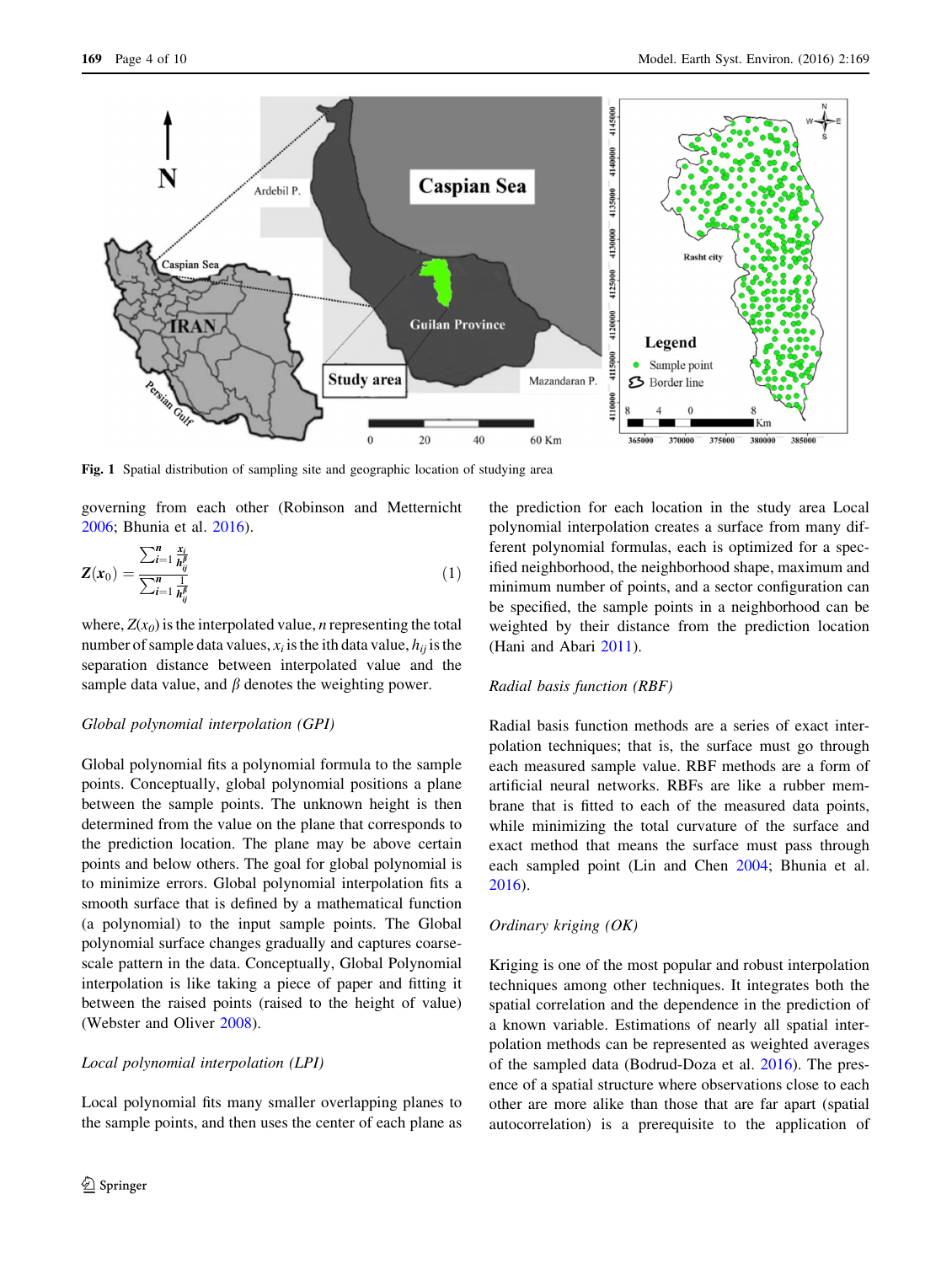geostatistics. The experimental variogram measures the average degree of dissimilarity between no sampled values and a nearby data value, and thus can depict autocorrelation at various distances. The value of the experimental variogram for a separation distance of h (referred to as the lag) is half the average squared difference between the value at  $Z(x_i)$  and the value at  $Z(x_i + h)$  (Eq. 2).

$$
\gamma(\boldsymbol{h}) = \frac{1}{2N(\boldsymbol{h})} \sum_{i=1}^{N(\boldsymbol{h})} \left[ Z(x_i) - Z(x_i + \boldsymbol{h}) \right]^2 \tag{2}
$$

where:  $N(h)$  is the number of data pairs within a given class of distance and direction. If the values at  $Z(x_i)$  and  $Z(x_i + h)$  are auto correlated the result of Eq. 2 will be small, relative to an uncorrelated pair of points (Wang and Shao [2013](#page-9-0)).

Variogram plots (experimental variograms) were acquired by calculating variogram at different lags. Gaussian model was selected in order to model experimental variogram and acquire information about the spatial structure as well as the input parameters for kriging estimation. The Gaussian model is defined as Eq. 3:

$$
\gamma(\boldsymbol{h}) = \boldsymbol{C}_0 + \boldsymbol{C} \bigg[ 1 - \exp\left(-\frac{\boldsymbol{h}^2}{\boldsymbol{a}^2}\right) \bigg] \tag{3}
$$

where:  $C_0$  is the nugget variance ( $h = 0$ ), which represents the experimental error and field variation within the minimum sampling spacing. Typically, the variogram increases with increasing lag distance to attain or approach a maximum value or sill  $(C_0 + C)$  almost equivalent to the population variance, i.e., priori variance. C is the structural variance and  $a$  is the spatial range across which the data exhibit spatial correlation. For Gaussian model, the practical range is defined as  $\sqrt{3}a$  (Dayani and Mohammadi [2010;](#page-8-0) Ducci et al. [2016](#page-8-0)).

From analysis of the experimental variogram, a suitable model (e.g. Gaussian, Spherical, and Exponential) is then fitted, usually by weighted least squares, and the parameters (e.g. range, nugget and sill) are then used in the kriging procedure. The ratio of nugget effect to sill can consider for evaluation of spatial structure of data. When this ratio is smaller than 0.25 the concerned parameter has a strong spatial steal structure, between 0.25–0.75 spatial structure is middle, and when it is greater than 0.75 spatial structures is weak (Shi et al. [2007\)](#page-9-0). The first step for using geostatistic methods is to study the existence of spatial structure between data by analysis variogram. The condition of this analysis is that data must be normal. One of the evaluation methods for nominate normality of data is usage of skewness coefficient. When skewness coefficient is lower than 0.5 there is no need to convert data, but if this coefficient is between 0.5 and 1, and more than 1 for normalizing data square root and logarithm must be used,

respectively (Robinson and Metternicht [2006](#page-9-0)). In order to know the data were normal, Kolmogorov–Smirnov test was used.

## Performance evaluation criteria

Three different types of standard statistical performance evaluation criteria were used to control the accuracy of the prediction capacity of the models developed. These are root mean square error (RMSE), the correlation coefficient (R) and mean absolute error (MAE). Performance evaluation criteria used in the current study can be calculated using following equations:

$$
RMSE = \sqrt{\frac{1}{n} \sum_{i=1}^{n} (y_i - \hat{y}_i)^2}
$$
 (4)

$$
\boldsymbol{R} = \sqrt{1 - \left[ \frac{\left( \sum_{i=1}^{n} (y_i - \hat{y}_i)^2 \right)}{\left( \sum_{i=1}^{n} (y_i - \bar{y}_i)^2 \right)} \right]}
$$
(5)

$$
MAE = \frac{1}{n} \sum_{i=1}^{n} |y_i - \hat{y}_i|
$$
\n(6)

where;  $y_i$  denotes the measured value,  $\hat{y}_i$  is the predicted value,  $\bar{y}_i$  is the average of the measured value, and n is the total number of observations.

All statistical calculations were performed using Microsoft Excel and SPSS 24. Geostatistical analyses and generation of prediction maps of water EC were carried out with  $GS<sup>+</sup> 9.0$  (Gamma Design Software LLC., Plainwell, MI) and ArcGIS 10.3.1 (ESRI, Redlands, CA, USA) software.

#### Results and discussion

The use of current and traditional methods for investigation of changes of spatial structure of groundwater quality variables are expensive and time-consuming methods. On the other hand classic statistics cannot consider spatial changes of variables. Physical and chemical characteristics of water resources change in time and place, even spatial structure of water variables change in various geographic directions. Therefore in this research geostatistical methods are used to consider spatial structure and changes of groundwater electrical conductivity. Some statistical characteristics such as mean, standard deviation, minimum, maximum, coefficient of variation, skewness, and kurtosis are presented in Table [1](#page-5-0) for the variable. In spite of data skewness more than 0.5 but data had not normal distribution. Therefore, square root transform was used to normalize data and its result is mentioned in Table [1](#page-5-0) which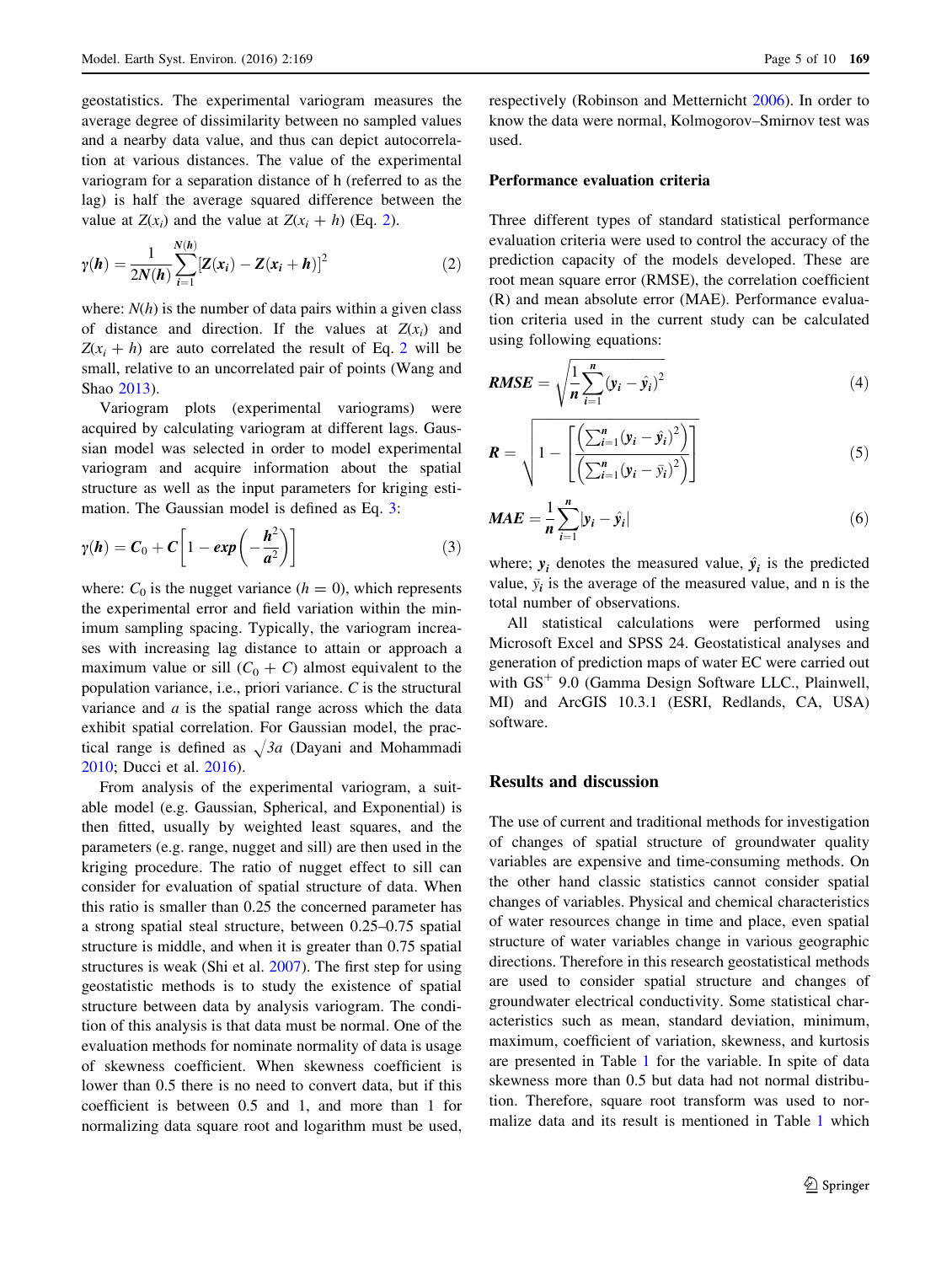<span id="page-5-0"></span>

| <b>Table 1</b> Statistics of data used<br>in research | Variable                 | Minimum | Maximum | Mean | SD   | CV(%) | <b>Skewness</b> | Kurtosis |
|-------------------------------------------------------|--------------------------|---------|---------|------|------|-------|-----------------|----------|
|                                                       | EС                       | 0.50    | 70      | 0.98 | 0.24 | 24    | 0.66            | 0.03     |
|                                                       | $\mathrm{EC}^\mathrm{a}$ |         | .30     | 0.98 | 0.12 |       | 0.35            | $-0.14$  |

SD standard deviation, CV coefficient of variation

Square root transform of EC

Table 2 Properties of used model in kriging method

| Variable | Method  | Model    | <sub>0</sub> (Nugget effect) | $+ C (Sill)$ | ER(m)   | $C/(C_0)$<br>$\mathbf{C}$ | $R^2$ | RSS                     |
|----------|---------|----------|------------------------------|--------------|---------|---------------------------|-------|-------------------------|
| EC       | Kriging | Gaussian | 0.003                        | 0.012        | 8313.84 | 0.752                     | 0.97  | $\times 10^{-4}$<br>5.6 |

 $ER(m)$  effective range according to meter, RSS residual sums of squares



Table 3 Evaluation results of prediction different methods

| Model      | Power | R    | <b>RMSE</b> | <b>MAE</b> |
|------------|-------|------|-------------|------------|
| Kriging    |       | 0.87 | 0.123       | 0.090      |
| <b>RBF</b> |       | 0.82 | 0.125       | 0.091      |
| <b>IDW</b> | 1     | 0.82 | 0.126       | 0.093      |
|            | 2     | 0.80 | 0.128       | 0.092      |
|            | 3     | 0.78 | 0.135       | 0.094      |
|            | 4     | 0.77 | 0.141       | 0.096      |
|            | 5     | 0.75 | 0.145       | 0.098      |
| LPI.       | 4     | 0.71 | 0.128       | 0.094      |
| <b>GPI</b> | 6     | 0.69 | 0.131       | 0.096      |

Fig. 2 Experimental semivariogram of groundwater EC and its fitted model

showed data were normalized because the amount of skewness was smaller than 0.5. The Kolmogorov–Smirnov test also demonstrated transformed data had normal distribution. Also, an analysis trend was applied, which determined there is no global trend for EC data.

Ordinary kriging technique for groundwater EC data performed. As seen in the variogram results (Table 2; Fig. 2) the most appropriate model fitted to groundwater EC is Gaussian. This model fitted to empirical semivariogram of groundwater EC include active lag distance 10,000, lag class distance interval (uniform interval) 800, offset tolerance degree  $22.5^{\circ}$ , neighbors to include 20, include at least 15 and sector type perpendicular tow line i.e. add symbol. High  $R^2$  and low RSS of this fitted model on empirical semivariogram implied that OK is the most appropriate model among others. The ratio of nugget effect to sill is smaller than 0.25 for variable; therefore Gaussian fitted model has strong spatial steal structure (Shi et al. [2007\)](#page-9-0).

Performed RBF model for groundwater EC data had characteristics include kernel function spline with tension, parameter 0.09, neighbors to include 16, include at least 12 and sector type circular. IDW method performed on EC data with power values 1–5. Neighbors are 14 with at least

10 and sector type circular. In this method, the best and the most accurate result derived from power value 1 than the others. Characteristics of LPI technique used in this research were include optimize weight distance with weight 16,724.409, neighbors are 341 with at least 10 and sector type multiple. This method had better result with power value equal to 4 for prediction of EC data (Table 3). While, the best export for GPI predictor model resulted when power value equal to 6 was applied (Table 3).

#### Comparison of different interpolation techniques

In this study, ordinary kriging, IDW, RBF, LPI and GPI were used to estimate groundwater electrical conductivity. After evaluating different models, it was demonstrated that the Gaussian model was the best suited for the variable and therefore, it was selected as the best fitted model on the data. Theory and empirical semivariogram were prepared for the EC in  $GS<sup>+</sup>$  media as shown in Fig. 2.

The summary statistics for geostatistic method showed that kriging with Gaussian model provides much better estimation results for EC than other methods (Table 3), this result was agree with findings of Babakhani et al. [\(2016](#page-8-0)). Kriging is a widely used method of geostatistical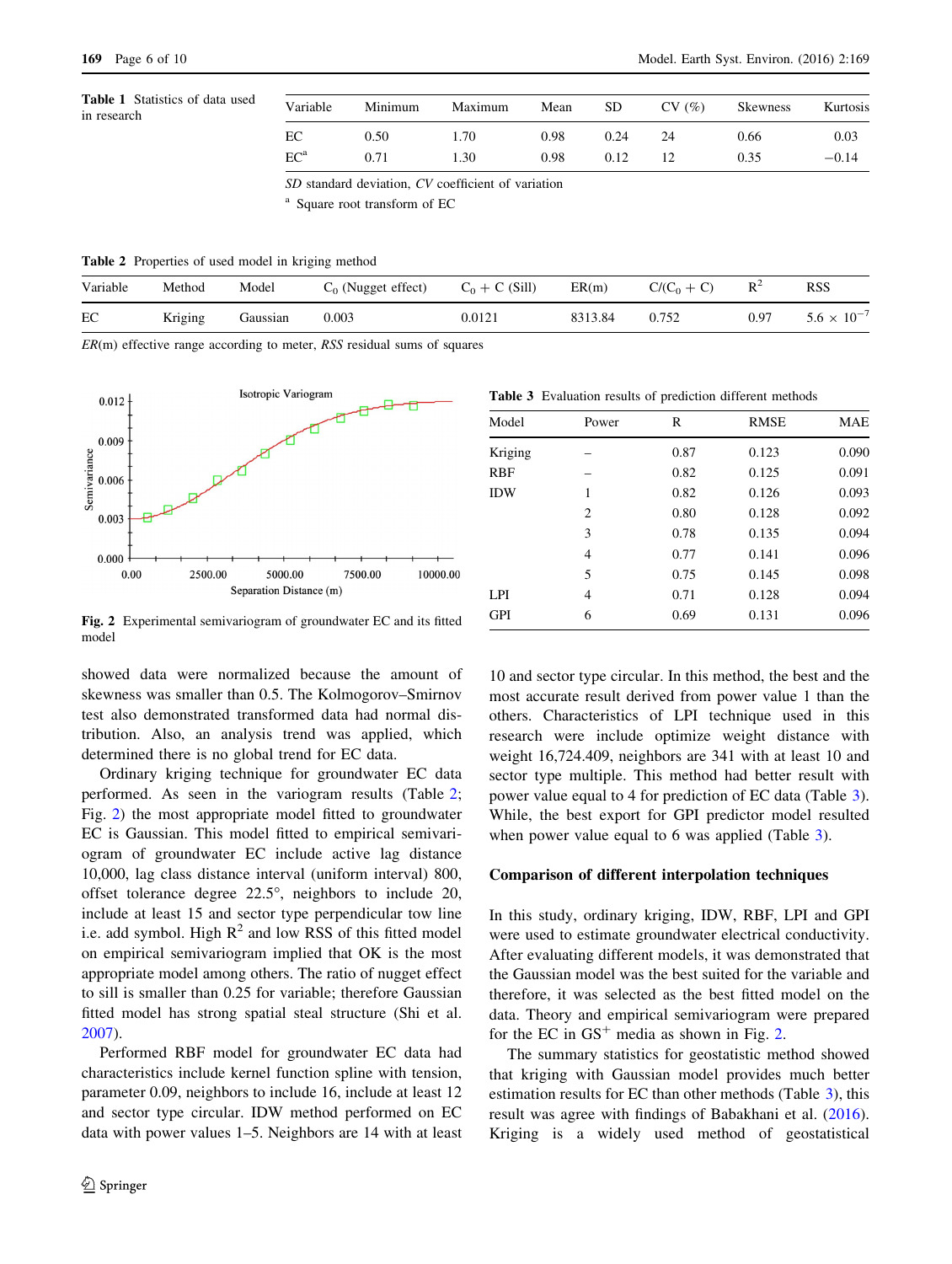interpolation that assumes that no regional trend exists in the data. Comparison between the different methods was carried out by MAE, R and RMSE statistical parameters. RBF method has better result than IDW to simulate groundwater EC variable. IDW with power value equal 1 has the exact result than LPI and GPI.

Results of current study showed strong spatial structure of the variable data but the most appropriate results based on the statistical comparisons showed high capability of kriging technique because of statistical characteristics ordinary kriging technique such as correlation coefficient, root mean square error and mean absolutely error were better than other predictor methods (Table [3](#page-5-0)). Generally, our results were similar to Ahmed [\(2002](#page-8-0)), Barca and Passarella [\(2008](#page-8-0)), Mehrjardi et al. [\(2008](#page-8-0)), Nas [\(2009](#page-8-0)), Zehtabian et al. ([2013\)](#page-9-0) and Baram et al. ([2014\)](#page-8-0) results.

The validation and the sufficiency of the developed model variogram can be tested via a technique called cross validation. Cross validation estimation is obtained by leaving one sample out and using the remaining data. This test allows assessing the goodness of fitting of the variogram model, the appropriateness of neighborhood and type of kriging used. The interpolation values are compared to the real values and then the least square error models are selected for regional estimation (Leuangthong et al. [2004](#page-8-0)). Cross validation result of predicted and measured EC data in ordinary kriging method is presented in Fig. 3 and this graph show well evaluation of estimation by using this method.

Spatial variation maps of EC estimation by different interpolation methods are shown in Fig. [4](#page-7-0). Electrical conductivity is higher in the north of studying area, Caspian Sea coastal land and lowlands than the other studied area. High EC in groundwater of coastal land is due to sea water seepage effect (Sainato et al. [2003\)](#page-9-0) and in lowland could be



Fig. 3 The scatter plot of the measured versus predicted EC using the ordinary kriging method

emergent of accumulation surface string aqueous from adjustment areas and irregular use of chemical fertilizers (Raju et al. [2015\)](#page-8-0). Therefore, we proposed to set effective operations and to prevent increasing of groundwater EC in lowlands and coastal land in these research areas. If effective steps did not apply to control increasing of EC, these lands would be degraded and agriculture operations will not be economic in the future.

Improper and excessive use of irrigation water is one of the major factors aggravating the groundwater salinity. Chaudhuri and Ale ([2014\)](#page-8-0) reported that irrigation return flow is a major mechanism of solute enrichment of groundwater systems in agricultural regions in the Ogallala aquifer and that evaporative enrichment of salts in the upper part of soil profile and subsequent leaching of salts with irrigation water is a major cause of salt enrichment of shallow groundwater systems in Ogallala aquifer in the United States. Moreover, chemical species causing elevated EC and their potential sources should be identified to mitigate their further damage on groundwater and soils. Irrigation return flow had a diluting effect on groundwater EC, as EC generally decreased following irrigation seasons in lowlands that these results are in line with findings of Liu et al. ([2013\)](#page-8-0) and Chaudhuri and Ale ([2014\)](#page-8-0). The US Salinity Laboratory classified groundwater by EC as  $\leq 0.25$  dSm<sup>-1</sup> excellent, from 0.250 to 0.750 dSm<sup>-1</sup> good, from 0.75 to 2.25 dSm<sup>-1</sup> fair, and  $>2.25$  dSm<sup>-1</sup> poor (Kottureshwara et al. [2014](#page-8-0)). Our results exhibited that majority of study area had a groundwater with a good EC category, except some localities in the north of the study area. Interactions of irrigation water with natural processes should be recognized in groundwater salt enrichments. Under irrigated intensive agricultural production, considerable amount of salts may move beyond the root zone, degrading below groundwater. Plants uptake nearly pure water and leave salts behind (Chaudhuri and Ale [2014](#page-8-0)). The salts then are transported to groundwater by percolating water. During transportation, the salt rich percolating water interacts with soil and rock constituents and releases chemical species, further rising the salt concentration of groundwater (Kurunc et al. [2016](#page-8-0)).

## Conclusion

Electrical conductivity is a parameter related to total dissolved solids (TDS). EC is actually a measure of solution in terms of its capacity to transmit current. The importance of EC and TDS lies in their effect on the corrosion of a water sample and in their effect on the solubility of slightly soluble compounds such as  $CaCO<sub>3</sub>$ . In general, as TDS and EC increase, the corrosion of the water increases. Therefore, study of spatial variation of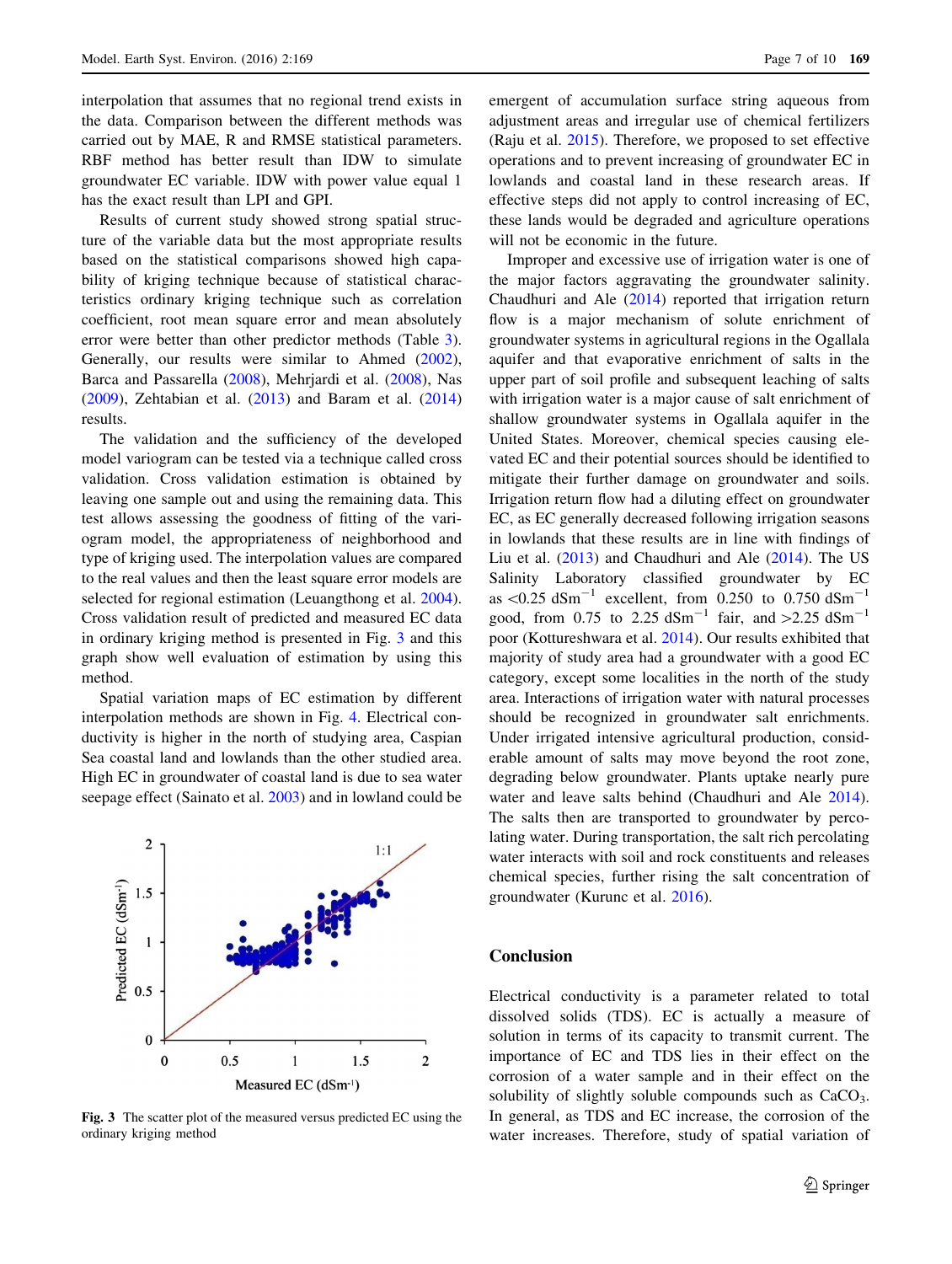<span id="page-7-0"></span>

Fig. 4 Spatial distribution map of groundwater EC  $(dSm^{-1})$  by different methods

groundwater EC is necessary for optimized management of groundwater resources. According to evaluation criteria, the accuracy of geostatistical methods in the estimation of groundwater EC is assessed as very good. The results showed that ordinary kriging can be applied as an appropriate tool to estimate the EC of groundwater in areas with data restriction. In this study, interpolation methods especially OK showed amount of groundwater EC was high in coastal land and lowlands than the other regions, therefore effective actions should carry out to prevent EC increasing. Generally, results of this research indicated that geostatistics models are suitable for estimation of groundwater quality.

Identification of spatial and temporal pattern of groundwater salt concentration and groundwater salinity is an important step in setting appropriate alternative management practices to protect land and soils against degradation. The data obtained in this study may help mitigate soil and groundwater degradation by climate change and human influence. Exceptional attention should be taken at locations with high groundwater EC contents. Results may have important implications for similar climate, topography, and soil conditions in other countries. It is important to define effect of irrigation and agricultural return flow in combination with chemical fertilizers on the quality and quantity of groundwater in the study area. In addition, impact of seawater intrusion from Caspian Sea via bed of Anzali Lagoon should be monitored frequently to avoid soil and groundwater degradation. Water quality of study area rivers should be monitored in regard with climate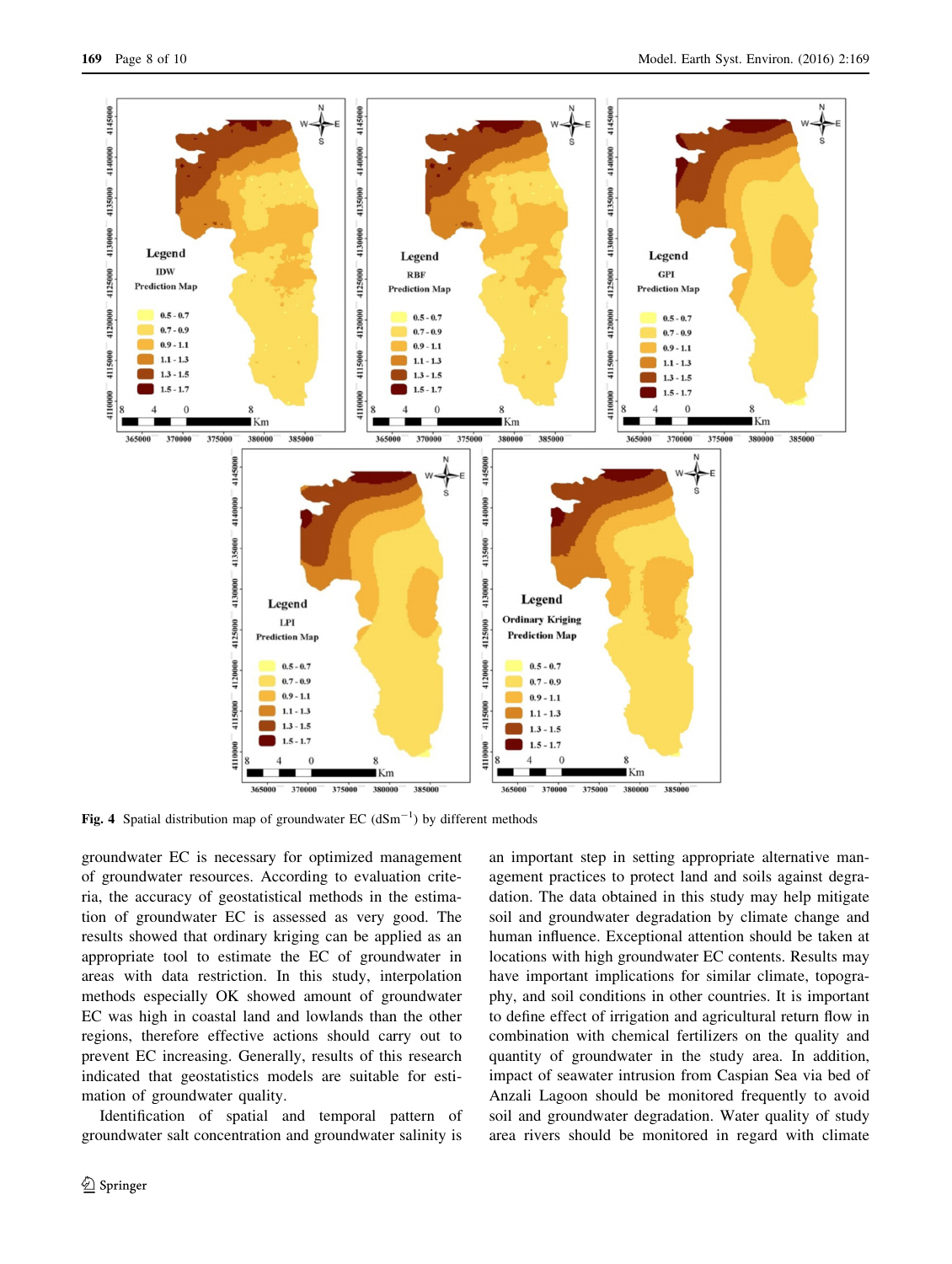<span id="page-8-0"></span>change to avoid irreversible impact of irrigation on soils and groundwater as already observed in many locations of Iran.

Degraded groundwater quality by increased salinization and salt ions of fertilizers was apparent from our results. Combination of natural and anthropogenic processes caused salinization in shallow groundwater in the study area. In some instances, natural processes were triggered by anthropogenic sources such as fertilizers, irrigation, and domestic waste disposals. Our results showed that elevated fertilizer salt ions concentrations and high groundwater salinity are growing concern in the study region. In addition to aquifer quality, shallow groundwater contamination in the study region should be considered in developing and implementing strategies for rural developments.

Acknowledgments This research was supported by University of Guilan, Iran. The authors thank for laboratory assistance of soil science department technicians in University of Guilan. The authors are grateful to anonymous reviewers who considerably improved the quality of the manuscript.

## References

- Ahmed S (2002) Groundwater monitoring network design: application of geostatistics with a few Case studies from a granitic aquifer in a semiarid region. In: Sherif MM, Singh VP, Al-Rashed M (eds) Groundwater hydrology, vol 2. Balkema, Tokyo, pp 37–57
- Babakhani M, Zehtabian GH, Keshtkar AR, Khosravi H (2016) Trend of groundwater quality changes, using geo statistics (case study: Ravar Plain). Pollution 2(2):115–129. doi:[10.7508/pj.2016.02.](http://dx.doi.org/10.7508/pj.2016.02.002) [002](http://dx.doi.org/10.7508/pj.2016.02.002)
- Baram S, Kurtzman D, Ronen Z, Peeters A, Dahan O (2014) Assessing the impact of dairy waste lagoons on groundwater quality using a spatial analysis of vadose zone and groundwater information in a coastal phreatic aquifer. J Environ Manage 132:135–144. doi:[10.1016/j.jenvman.2013.11.008](http://dx.doi.org/10.1016/j.jenvman.2013.11.008)
- Barca E, Passarella G (2008) Spatial evaluation of the risk of groundwater quality degradation. A comparison between disjunctive kriging and geostatistical simulation. Environ Monit Assess 137(1–3):261–273. doi[:10.1007/s10661-007-9758-3](http://dx.doi.org/10.1007/s10661-007-9758-3)
- Bhunia GS, Shit PK, Maiti R (2016) Comparison of GIS-based interpolation methods for spatial distribution of soil organic carbon (SOC). J Saudi Soc Agric Sci. doi:[10.1016/j.jssas.2016.](http://dx.doi.org/10.1016/j.jssas.2016.02.001) [02.001](http://dx.doi.org/10.1016/j.jssas.2016.02.001) (in press)
- Bodrud-Doza M, Towfiqul Islam ARM, Ahmed F, Das S, Saha N, Safiur Rahman M (2016) Characterization of groundwater quality using water evaluation indices, multivariate statistics and geostatistics in central Bangladesh. Water Sci 30(1):19–40. doi[:10.1016/j.wsj.2016.05.001](http://dx.doi.org/10.1016/j.wsj.2016.05.001)
- Chaudhuri S, Ale S (2014) Long term (1960–2010) trends in groundwater contamination and salinization in the Ogallala aquifer in Texas. J Hydrol 513:376–390. doi[:10.1016/j.jhydrol.](http://dx.doi.org/10.1016/j.jhydrol.2014.03.033) [2014.03.033](http://dx.doi.org/10.1016/j.jhydrol.2014.03.033)
- Dayani M, Mohammadi J (2010) Geostatistical assessment of Pb, Zn and Cd contamination in near-surface soils of the urban-mining transitional region of Isfahan, Iran. Pedosphere 20(5):568–577. doi[:10.1016/S1002-0160\(10\)60046-X](http://dx.doi.org/10.1016/S1002-0160(10)60046-X)
- Dhanasekarapandian M, Chandran S, Saranya Devi D, Kumar V (2016) Spatial and temporal variation of groundwater quality and its suitability for irrigation and drinking purpose using GIS and WQI in an urban fringe. J Afr Earth Sci. doi[:10.1016/j.jafrearsci.](http://dx.doi.org/10.1016/j.jafrearsci.2016.08.015) [2016.08.015](http://dx.doi.org/10.1016/j.jafrearsci.2016.08.015) (in press)
- Ducci D, Condesso de Melo MT, Preziosi E, Sellerino M, Parrone D, Ribeiro L (2016) Combining natural background levels (NBLs) assessment with indicator kriging analysis to improve groundwater quality data interpretation and management. Sci Total Environ 569–570:569–584. doi[:10.1016/j.scitotenv.2016.06.184](http://dx.doi.org/10.1016/j.scitotenv.2016.06.184)
- Han J, Huang Y, Li Z, Zhao C, Cheng G, Huang P (2016) Groundwater level prediction using a SOM-aided stepwise cluster inference model. J Environ Manage 182:308–321. doi[:10.1016/j.jenvman.2016.07.069](http://dx.doi.org/10.1016/j.jenvman.2016.07.069)
- Hani A, Abari SAH (2011) Determination of Cd, Zn, K, pH, TNV, organic material and electrical conductivity (EC) distribution in agricultural soils using geostatistics and GIS (case study: South Western of Natanz-Iran). World Acad Sci Eng Technol 5(12):22–25. https://docs.google.com/viewerng/viewer?url=http: //waset.org/publications/264/pdf
- Kottureshwara NM, Manjappa S, Suresh T, Jayashree M (2014) Status of groundwater quality of Kudligi Taluk area in Bellary district, Karnataka, India. Int J Pharm Life Sci 5:3467–3473. [http://www.ijplsjournal.com/issues%20PDF%20files/2014/april-](http://www.ijplsjournal.com/issues%20PDF%20files/2014/april-2014/8.pdf)[2014/8.pdf](http://www.ijplsjournal.com/issues%20PDF%20files/2014/april-2014/8.pdf)
- Kumar A, Maroju S, Bhat A (2007) Application of ArcGIS geostatistical analyst for interpolating environmental data from observations. Environ Progress J 26(3):220–225. doi[:10.1002/ep.](http://dx.doi.org/10.1002/ep.10223) [10223](http://dx.doi.org/10.1002/ep.10223)
- Kurunc A, Ersahin S, Sonmez NK, Kaman H, Uz I, Uz BY, Aslan GE (2016) Seasonal changes of spatial variation of some groundwater quality variables in a large irrigated coastal Mediterranean region of Turkey. Sci Total Environ 554–555:53–63. doi:[10.](http://dx.doi.org/10.1016/j.scitotenv.2016.02.158) [1016/j.scitotenv.2016.02.158](http://dx.doi.org/10.1016/j.scitotenv.2016.02.158)
- Leuangthong O, McLennan JA, Deutsch CV (2004) Minimum acceptance criteria for geostatistical realizations. Nat Resour Res 13:131–141. doi[:10.1023/B:NARR.0000046916.91703.bb](http://dx.doi.org/10.1023/B:NARR.0000046916.91703.bb)
- Lin GF, Chen LH (2004) A spatial interpolation method based on radial basis function networks incorporating a semivariogram model. J Hydrol 288(3–4):288–298. doi[:10.1016/j.jhydrol.2003.](http://dx.doi.org/10.1016/j.jhydrol.2003.10.008) [10.008](http://dx.doi.org/10.1016/j.jhydrol.2003.10.008)
- Liu XH, Simunek J, Li L, He JQ (2013) Identification of sulfate sources in groundwater using isotope analysis and modeling of flood irrigation with waters of different quality in the Jinghuiqu district of China. Environ Earth Sci 69:1589–1600. doi[:10.1007/](http://dx.doi.org/10.1007/s12665-012-1993-4) [s12665-012-1993-4](http://dx.doi.org/10.1007/s12665-012-1993-4)
- Mehrjardi TR, Jahromi MZ, Mahmodi S, Heidari A (2008) Spatial distribution of groundwater quality with geostatistics (case study: Yazd-Ardakan Plain). World Appl Sci J 4(1):9–17. [http://www.idosi.org/wasj/wasj4\(1\)/2.pdf](http://www.idosi.org/wasj/wasj4(1)/2.pdf)
- Nas B (2009) Geostatistical approach to assessment of spatial distribution of groundwater quality. Polish J Environ Stud 18(6):1073-1082. <http://www.pjoes.com/pdf/18.6/1073-1082.pdf>
- Nazarizadeh F, Ershadian B, Zandvakili K, Noori M (2005) Investigation of spatial variation of groundwater quality in Balarood plain of Khoozestan province, Iran. In: 1st regional conference, water resources revenue of Karoon and Zayandehrood watersheds, pp 1236–1240 (in Persian). [http://www.](http://www.civilica.com/Paper-COWR01-COWR01_193.html) [civilica.com/Paper-COWR01-COWR01\\_193.html](http://www.civilica.com/Paper-COWR01-COWR01_193.html)
- Nourani V, Alami MT, Vousoughi FD (2015) Wavelet-entropy data preprocessing approach for ANN-based groundwater level modeling. J Hydrol 524:255–269. doi[:10.1016/j.jhydrol.2015.](http://dx.doi.org/10.1016/j.jhydrol.2015.02.048) [02.048](http://dx.doi.org/10.1016/j.jhydrol.2015.02.048)
- Raju NJ, Patel P, Gurung D, Ram P, Gossel W, Wycisk P (2015) Geochemical assessment of groundwater quality in the Dun valley of central Nepal using chemometric method and